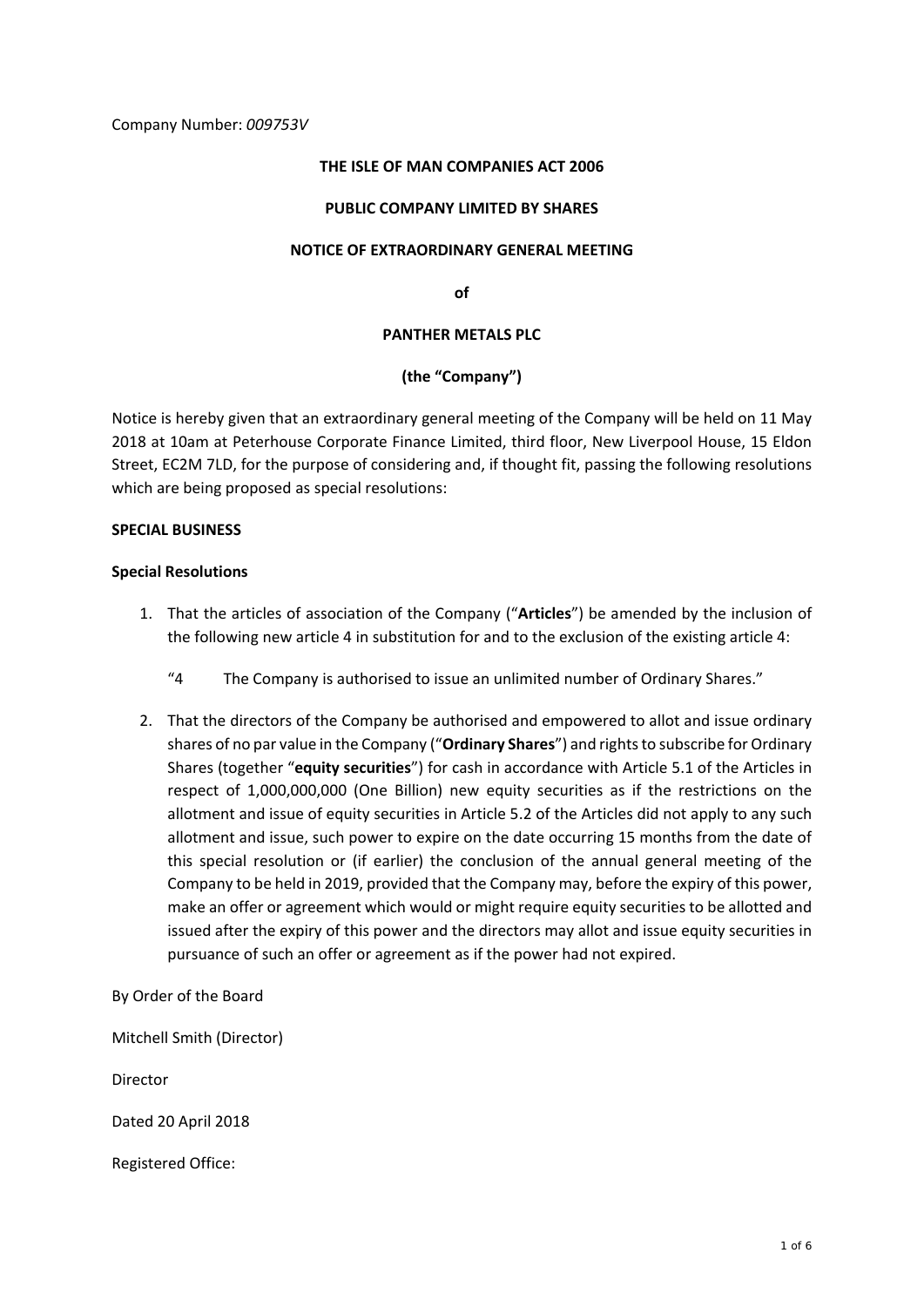34 North Quay Douglas Isle of Man IM14LB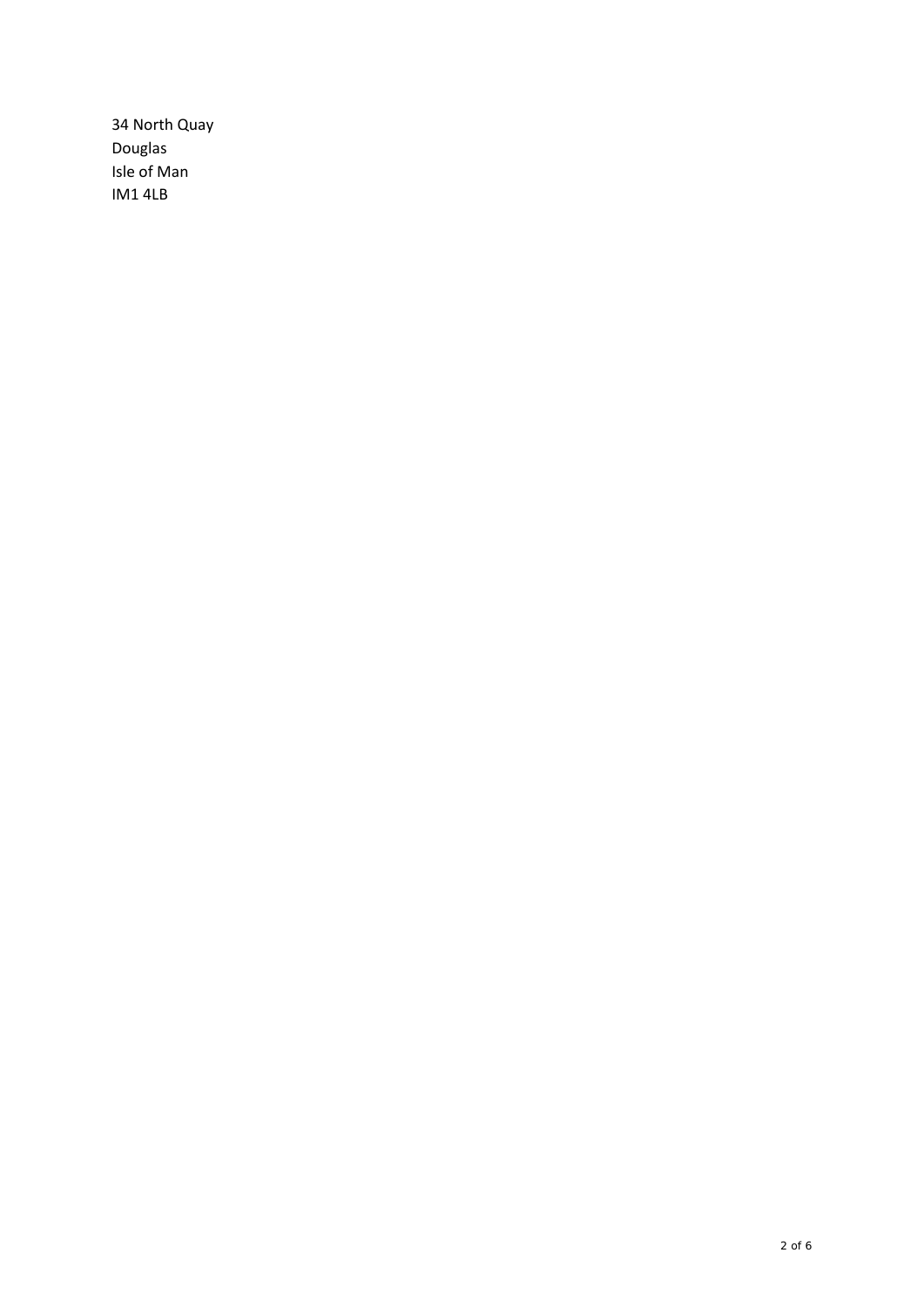## **PANTHER METALS PLC**

(a company incorporated in the Isle of Man and registered with number *009753V*)

# **EXTRAORDINARY GENERAL MEETING**

11 May 2018 at 10am UK time at Peterhouse Corporate Finance Limited, third floor, New Liverpool House, 15 Eldon Street, EC2M 7LD

## **FORM OF PROXY**

To: Panther Metals PLC (the "**Company**")

I/We ………………………………………………………… (INSERT FULL NAME)

of ……………………………………………………………………….........................

…………………………………………………………………...(INSERT ADDRESS)

being (a) member/members of the Company, hereby appoint as my/our proxy, to attend and, on a poll, vote on my/our behalf at the Extraordinary General Meeting of the Company to be held on 11 May 2018 at 10am UK time at Peterhouse Corporate Finance Limited, third floor, New Liverpool House, 15 Eldon Street, EC2M 7LD and at any adjournment thereof (the "**Extraordinary General Meeting**"), the duly appointed Chairman of the Extraordinary General Meeting or *(see Note 1)*:

………………………………………………………………………………………

My/our proxy is to vote as indicated by an "X" below in respect of the resolution set out in the notice of the Extraordinary General Meeting. If no specific direction to voting is given, the proxy will vote or abstain at his discretion.

Please tick here if this proxy appointment is one of multiple appointments being made  $□$ 

If this proxy appointment is one of multiple appointments being made, please state the number of Ordinary Shares in relation to which the above named proxy is authorised to act *(see Note 3)*:

…………………………. Ordinary Shares

| <b>ORDINARY RESOLUTIONS</b>                                                                                                                                                                          | <b>FOR</b> | <b>AGAINST</b> | <b>WITHHELD</b> |
|------------------------------------------------------------------------------------------------------------------------------------------------------------------------------------------------------|------------|----------------|-----------------|
| <b>Resolution 1</b>                                                                                                                                                                                  |            |                |                 |
| That the articles of association of the Company<br>("Articles") be amended by the inclusion of the<br>following new article 4 in substitution for and to<br>the exclusion of the existing article 4: |            |                |                 |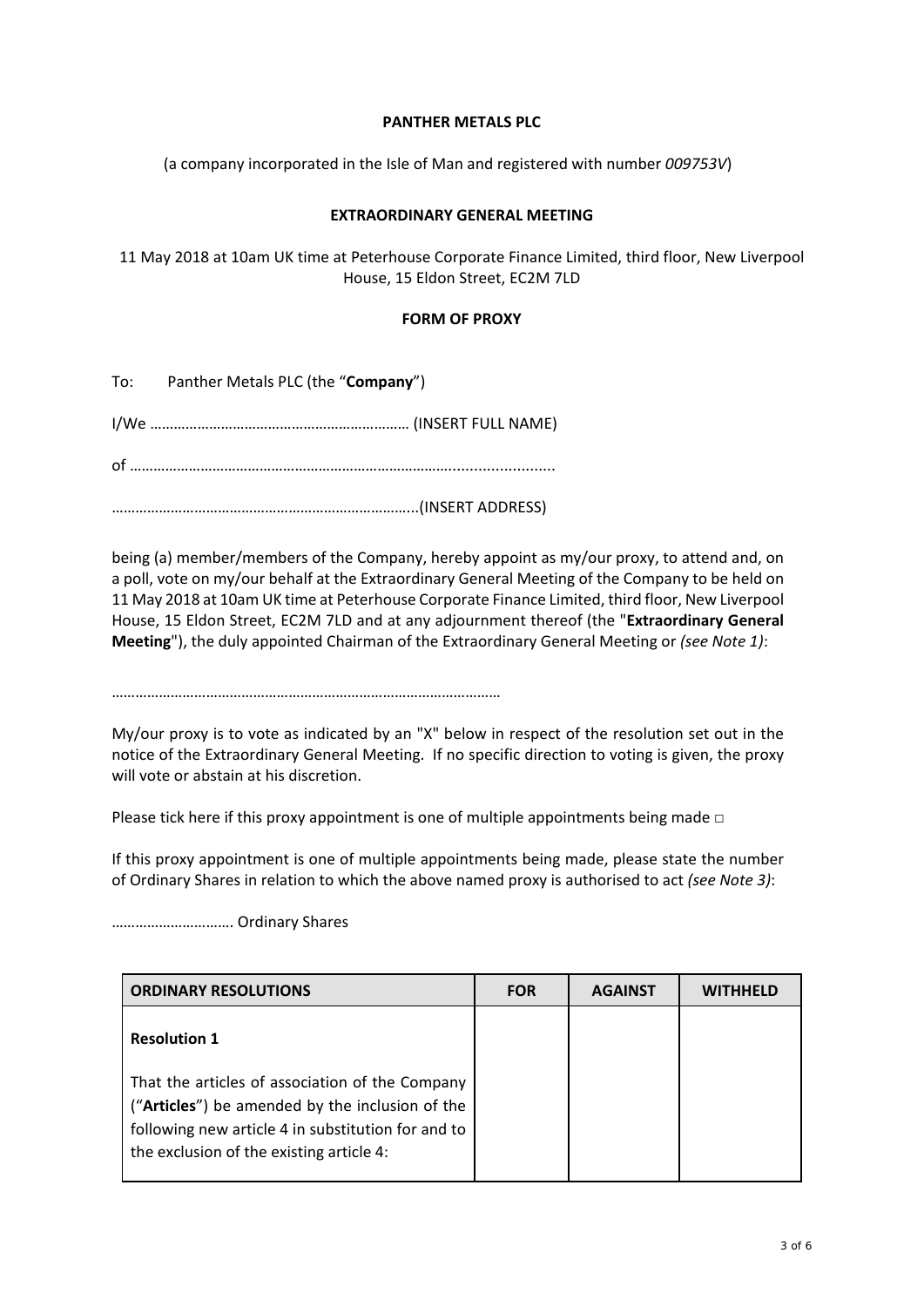| <b>ORDINARY RESOLUTIONS</b>                                                                                                                                                                                                                                                                                                                                                                                                                                                                                                                                                                                                                                                                                                                                                                                                                                                                                                                                                                                                                                                                                     | <b>FOR</b> | <b>AGAINST</b> | <b>WITHHELD</b> |
|-----------------------------------------------------------------------------------------------------------------------------------------------------------------------------------------------------------------------------------------------------------------------------------------------------------------------------------------------------------------------------------------------------------------------------------------------------------------------------------------------------------------------------------------------------------------------------------------------------------------------------------------------------------------------------------------------------------------------------------------------------------------------------------------------------------------------------------------------------------------------------------------------------------------------------------------------------------------------------------------------------------------------------------------------------------------------------------------------------------------|------------|----------------|-----------------|
| "4"<br>The Company is authorised to<br>issue an unlimited number of Ordinary<br>Shares."                                                                                                                                                                                                                                                                                                                                                                                                                                                                                                                                                                                                                                                                                                                                                                                                                                                                                                                                                                                                                        |            |                |                 |
| <b>Resolution 2</b>                                                                                                                                                                                                                                                                                                                                                                                                                                                                                                                                                                                                                                                                                                                                                                                                                                                                                                                                                                                                                                                                                             |            |                |                 |
| That the directors of the Company be authorised<br>and empowered to allot and issue ordinary<br>shares of no par value in the Company<br>("Ordinary Shares") and rights to subscribe for<br>Ordinary Shares (together "equity securities")<br>for cash in accordance with Article 5.1 of the<br>Articles in respect of 1,000,000,000 (One Billion)<br>new equity securities as if the restrictions on the<br>allotment and issue of equity securities in Article<br>5.2 of the Articles did not apply to any such<br>allotment and issue, such power to expire on the<br>date occurring 15 months from the date of this<br>special resolution or (if earlier) the conclusion of<br>the annual general meeting of the Company to<br>be held in 2019, provided that the Company<br>may, before the expiry of this power, make an<br>offer or agreement which would or might require<br>equity securities to be allotted and issued after<br>the expiry of this power and the directors may<br>allot and issue equity securities in pursuance of<br>such an offer or agreement as if the power had<br>not expired. |            |                |                 |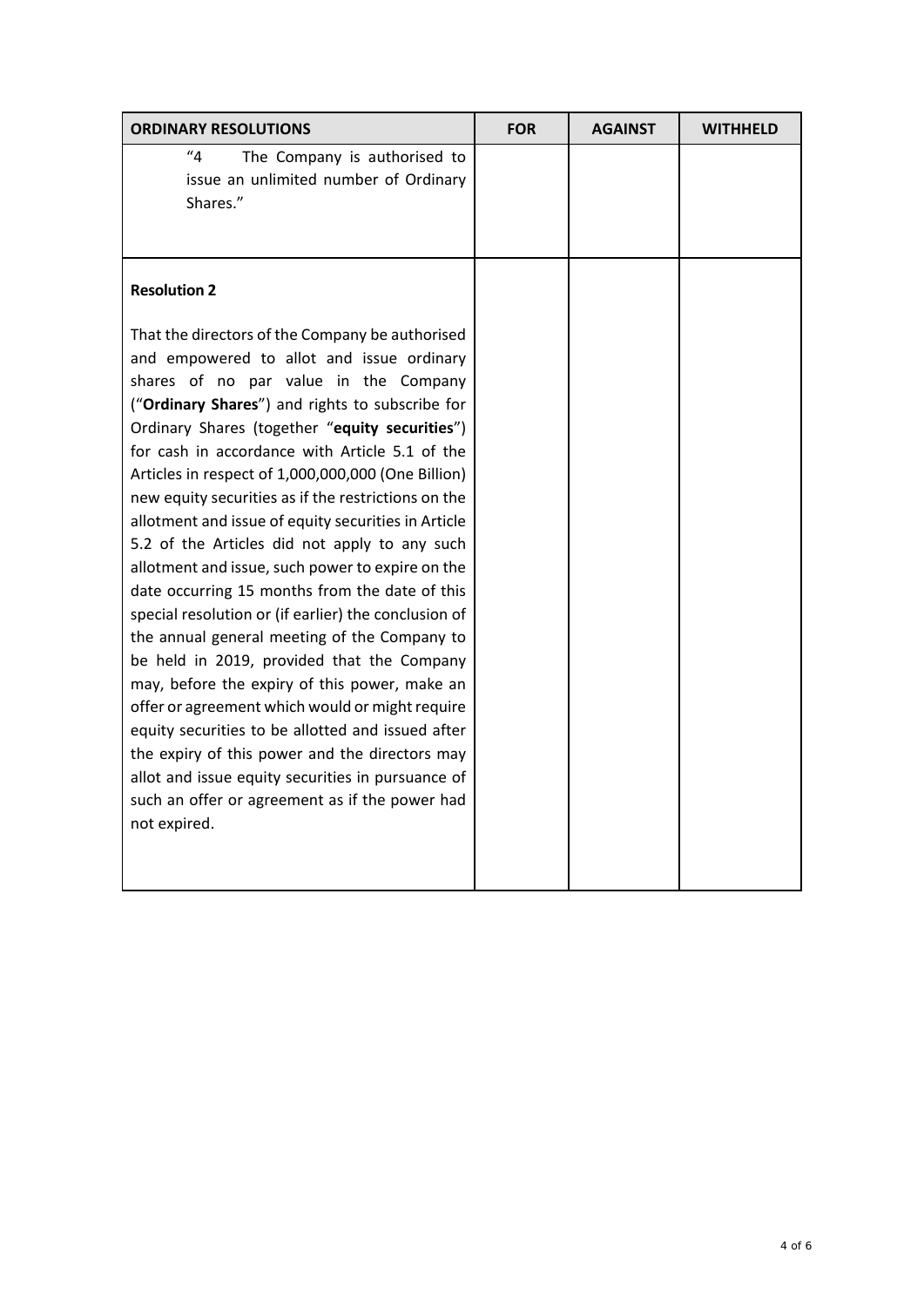# Notes:

- 1. A member entitled to attend and vote at the above meeting convened by the above notice shall be entitled to appoint a proxy (or proxies) to attend and vote in his place. Such proxy need not be a member of the Company.
- 2. A Form of Proxy is enclosed. The appointment of a proxy will not prevent a shareholder from subsequently attending and voting at the meeting in person, in which case any votes cast by the proxy will be excluded.
- 3. A member is entitled to appoint one or more persons as proxies to exercise all or any of his rights to attend, speak and vote at the meeting.
- 4. A member may appoint more than one proxy in relation to the meeting provided that each proxy is appointed to exercise the rights attached to a different share or shares held by him. To appoint more than one proxy, you will need to complete a separate Form of Proxy in relation to each appointment. Additional Forms of Proxy may be obtained by photocopying the enclosed Form of Proxy. Where more than one proxy is appointed, you will need to state clearly on each Form of Proxy the number of Ordinary Shares in relation to which each proxy is appointed. A failure to specify the number of Ordinary Shares each proxy appointment relates to or specifying a number in excess of those held by the member may result in the proxy appointment being invalid. You can only appoint a proxy using the procedures set out in these notes and the notes of the Form of Proxy. Where only one proxy is appointed, such proxy will be deemed to represent you in respect of your entire holding of Ordinary shares.
- 5. To be valid, the Form of Proxy must be completed in accordance with the instructions set out on the form and (together with the power of attorney or other authority, if any, under which it is signed or a notarially certified copy of such power or authority) deposited at, or posted to the Company at Peterhouse Corporate Finance Limited, third floor, New Liverpool House, 15 Eldon Street, London, EC2M 7LD, to be received not later than 10am on 7 May 2018. Completion and return of the Form of Proxy will not preclude shareholders from attending or voting at the meeting in person.
- 6. In the case of joint holders, the vote of the senior who tenders a vote, whether in person or by proxy, will be accepted to the exclusion of the votes of any other joint holders. For these purposes, seniority shall be determined by the order in which the names stand in the register of members in respect of the joint holding.
- 7. In the case of a corporation, the Form of Proxy must be executed under its common seal or signed on its behalf by a duly authorised attorney or duly authorised officer of the corporation.
- 8. As provided in Regulation 22 of the Uncertificated Securities Regulations 2006 (as amended), only those members registered in the register of members of the Company 48 hours before the time set for the meeting shall be entitled to attend and vote at the meeting in respect of the number of Ordinary Shares registered in their name at that time. Changes to entries on the relevant register of securities after that time shall be disregarded in determining the rights of any person to attend or vote at the meeting.